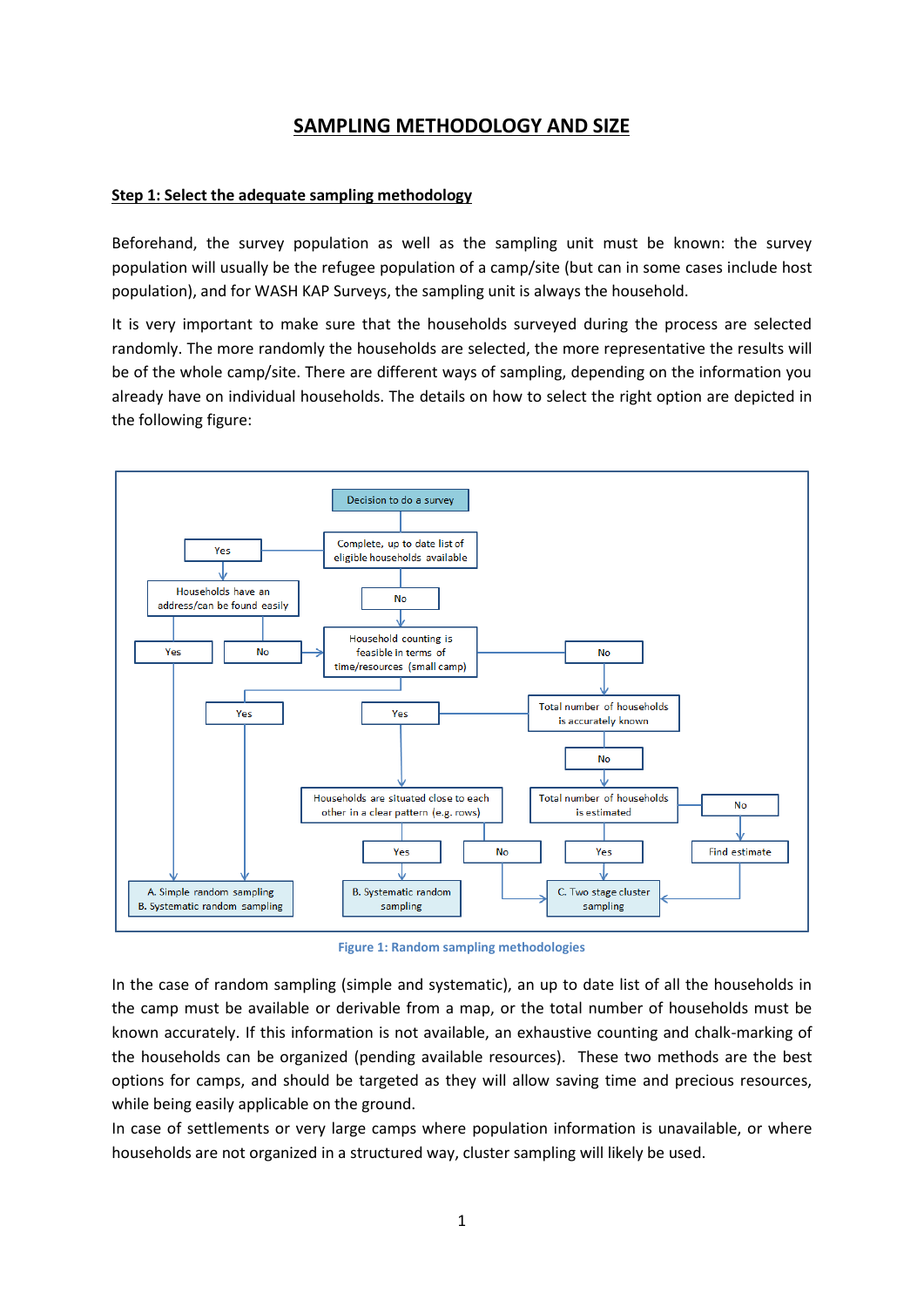#### **Step 2: Calculate the sample size of a WASH KAP Survey**

# 1) Sample size calculation

The first step for obtaining a sample for the Standardized WASH KAP Survey is to calculate its size. The sample size (number of households to be surveyed) is calculated using the recommended (and widely used) formula below:

$$
n = \frac{t^2 \times p \times q}{d^2} \times d_{eff}
$$

With:

- n being the calculated sample size
- t being the error risk parameter (use 1.96, for a confidence interval of 95%)
- p being the expected prevalence (use 0.5 50% prevalence in normal situations)
- q = 1-p is the expected non-prevalence (which is 50% in normal situations)
- d being the relative desired precision (for simple/systematic random sampling, use 5% precision in normal situations, 10% in some cases)
- $d_{\text{eff}}$  being the design effect in case of cluster sampling (use 1 for random sampling, 2 for cluster sampling)

The calculated sample size then needs to be adjusted based on the total number of households and the anticipated non-response. The different parameters of the formula and the adjustments are further explained below.

Under normal conditions, the most common sample sizes are the following:

- 360 households for random sampling with 5% precision
- 100 households for random sampling with 10% precision (should be used only in case of important resources limitations – doesn't allow intra-camp comparisons)
- 210 households for cluster sampling

*The calculated sample size for cluster sampling will usually be around 200. However, since we use 30 clusters, the total sample size must be a multiple of 30: this is the reason why 210 households is the commonly used sample size for cluster sampling.* 

In case of very large camps that are split in well-known and clear sub-areas (not more than 5) it can make more sense to do a separate survey (10% precision, 100 households) per sub-area then a general survey (5% precision, 400 households) in the whole camp. That will allow for better comparison of different levels of WASH services between the sub-areas, while keeping sample sizes of a similar magnitude.

# **Expected prevalence of the indicators in the population of interest (p)**

This is based on the expected answers to the survey's questions. If answers to one question is expected to be in general evenly spread (e.g. 50% no and 50% yes, for that specific question), then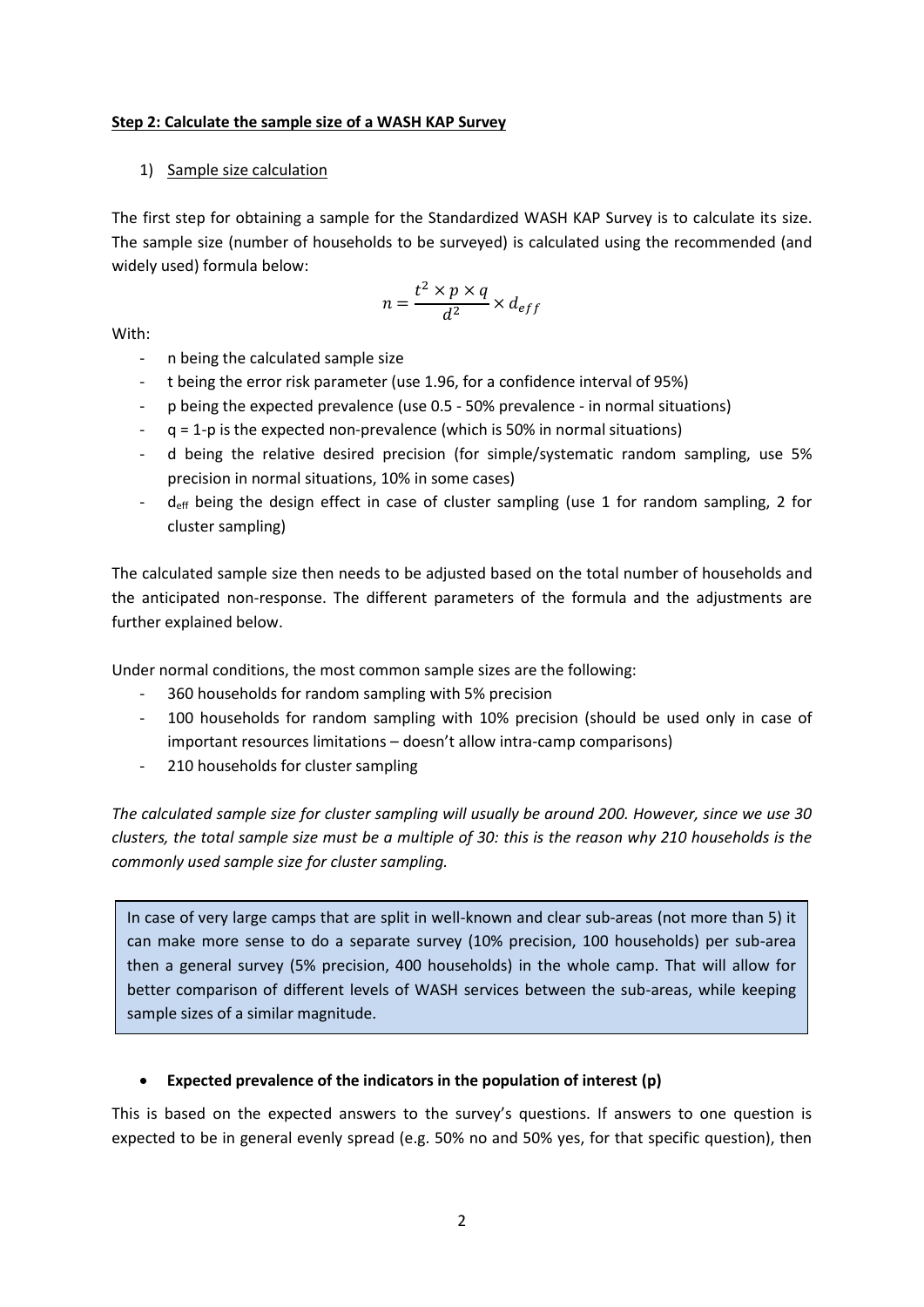the expected prevalence should be 50%. If you expect all the answers to be less balanced (40%-60% or 30%-70%) then the expected prevalence will be 40% or 30%.

The prevalence used to calculate the sample size should be based on the expected prevalence of the major indicators while favoring those that are closer to 50%. Indeed, using a prevalence of 50% means that all your indicators will be estimated adequately (those that have a prevalence of 50% as well as all the other ones). On the other hand, if you use a prevalence of 30%, indicators that are usually 50%-50% or 40%-60% will not be calculated with enough accuracy, as the sample size will not be big enough.

Though the closer to 50% the expected prevalence is the bigger the sample size will be, it is recommended to use a prevalence of 50% in a WASH KAP Survey.

# **Precision of measuring the survey estimate (d)**

In that cell must be entered the precision with which we want to have the survey results. A high precision (under 5%) will considerably increase the sample size, whereas a low precision (10%) will decrease it. The precision selected for the survey should be a balance between ensuring that key indicators are estimated with adequate precision while being feasible in light of available programmatic resources. A precision of 5% is recommended when possible for WASH KAP surveys, while if available resources are insufficient a precision of 10% can be used for this type of household survey.

# Precision backward adjustment (absolute precision):

The sample size obtained with the chosen precision is usually based on a conservative 50% prevalence. However, for indicators for which the prevalence ends up being lower (e.g. 25% of respondents have access to soap) while the sample size was calculated for 50% prevalence, the precision will increase for those particular indicators.

It is possible to adjust the precision of specific indicators after the survey for those indicators where the prevalence was lower than 50%. Based on the same formula, the precision for these indicators can be adjusted using:

$$
d = t \times \sqrt{\frac{p \times q \times d_{eff}}{n_{sur}}}
$$

With n<sub>sur</sub> being the number of surveys actually collected during the survey.

# **Design effect in case of cluster sampling (deff)**

The design effect's purpose is to adjust upward the sample size in case of cluster sampling - usually to account for differences within a camp/site population (these differences can be differences between an old caseload and new arrivals or between communities with different ethnic origins and thus different practices etc…).

In case of simple or systematic random sampling, the design effect will always be  $1$ . When using cluster sampling, the design effect will be 2. This is a conservative value that will work for all the indicators.

2) Sample size adjusted to the size of the camp/site (number of households)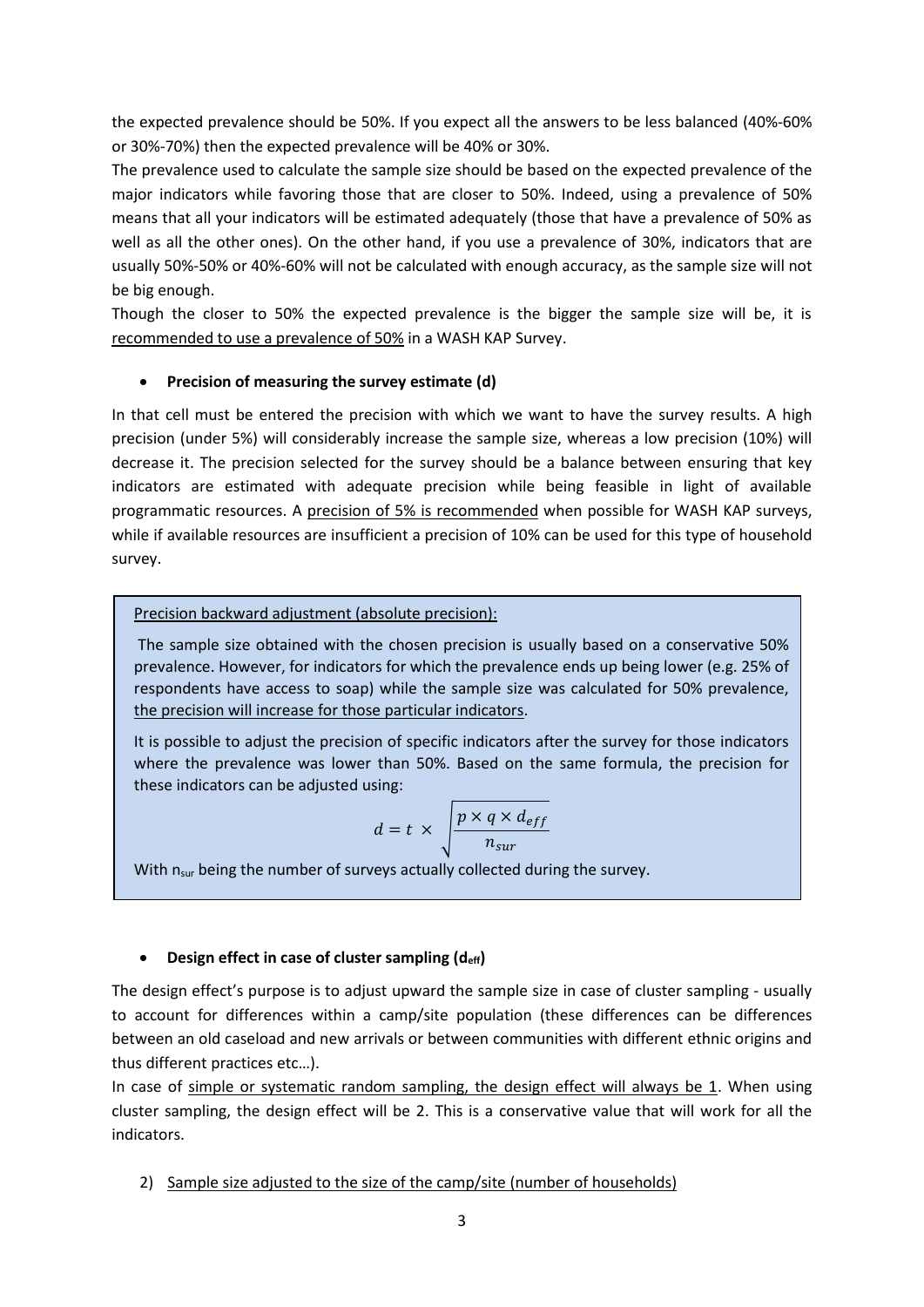The sample size calculated must then be adjusted to the camp population (total number of households in that camp). This doesn't change much the sample size in very large camps, but can be beneficial in smaller camps (less than 5'000 households for example) as it will reduce the sample size and can save time, energy and resources on the field. The adjustment formula is the following:

$$
n_b = \frac{n \times N}{n + N - 1}
$$

With:

- $-$  n<sub>b</sub> being the sample size adjusted to the size of the site
- N being the site total number of households

# 3) Sample size adjustment to anticipated non-response rate

Once you have calculated your sample size, it needs to be adjusted again upwards to account for the expected non-response rate. This is to make sure that at the end of the survey we will have the required number of filled forms. The formula used for that is detailed below:

$$
n_{fin} = \frac{n_b}{1 - r}
$$

With:

- $n_{fin}$  being the adjusted calculated sample size taking into account expected non-response rate
- r being the expected non-response rate

The expected non-response rate is the proportion of the households we expect to be unavailable, or refuse to participate. If we expect that 5% of the households (1 out of 20) will not be available or refuse to participate, the expected non-response rate is 5%. If we expect that 1 out of 10 households will not participate, the non-response rate would be 10%. The anticipated non-response rate can be based on previous year's experiences, but additional factors need to be weighed in such as seasonal migrations. If you have no such information, you can safely use 5%.

Please note that the final calculated sample size will not automatically give you representativeness for all the questions, but only for those questions that can be answered by each and every household.

For example, questions on feminine hygiene will be answered only by households where women are present, which will be less than the required sample size for representativeness; specific questions on type of water treatment used will be answered only by those households who treat water, which is not the whole initial sample, etc.

If you absolutely need representativeness for these questions, the initial sample size would need to be increased accordingly.

It is however recommended not to do this, but to instead handle the results from nonrepresentative sub-samples with additional care.

4) Excel ready to use sample size calculator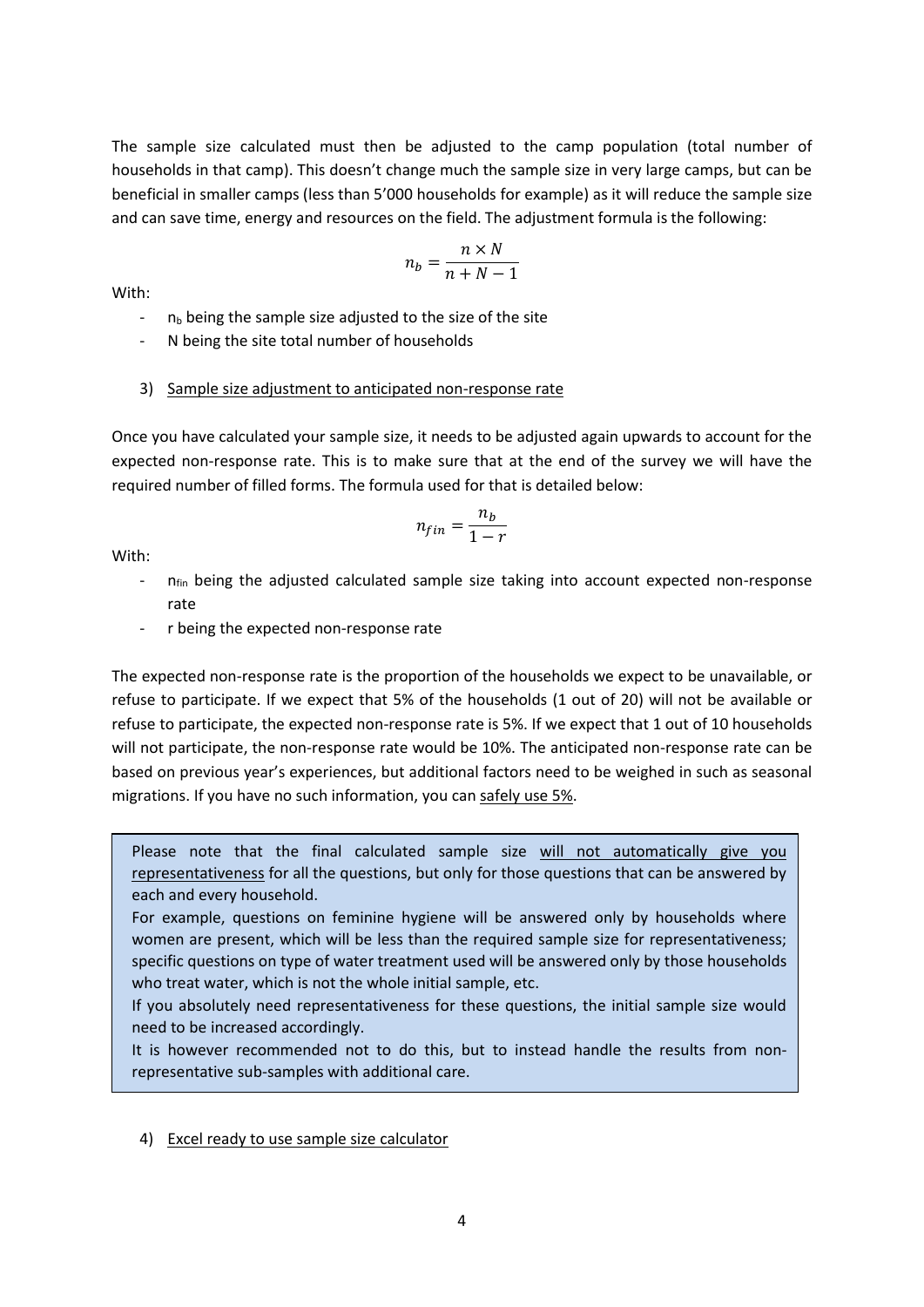For easy calculation of the sample size (number of households to be surveyed) using the methodology described above, the Excel tool 'Sample Size Calculator' can be used and will automatically generate your sample size depending on the parameters you have entered. Once all the parameters have been entered in the cells highlighted in light blue, you will get your final sample size in the cell J4 which has bold characters:

| $\overline{A}$ | в                             |                                                                                                | D                                |                                                                       |                                                 | G                                            | н                                                            |                                   |                                                          |  |  |
|----------------|-------------------------------|------------------------------------------------------------------------------------------------|----------------------------------|-----------------------------------------------------------------------|-------------------------------------------------|----------------------------------------------|--------------------------------------------------------------|-----------------------------------|----------------------------------------------------------|--|--|
|                |                               |                                                                                                |                                  |                                                                       |                                                 |                                              |                                                              |                                   |                                                          |  |  |
|                | <b>Sample Size Calculator</b> |                                                                                                |                                  |                                                                       |                                                 |                                              |                                                              |                                   |                                                          |  |  |
|                | Confidence interval           | Expected prevalence<br>of the indicators in the measuring the survey<br>population of interest | Precision $(+/-)$ of<br>estimate | Design effect in case<br>of cluster sampling<br>(otherwise leave 1.0) | Sample size (number<br>of households)<br>needed | Total number of<br>households on the<br>site | Sample size adjusted<br>to the total number of<br>households | Anticipated non-<br>response rate | Sample size adjusted<br>for anticipated non-<br>response |  |  |
|                | 95%                           | 50%                                                                                            | 5%                               | 1.0                                                                   | 385                                             | 5.000                                        | 358                                                          | 5%                                | 377                                                      |  |  |

**Figure 2: Excel Sample Size Calculator**

The calculated sample size can then be rounded up upwards if need be, but not downwards.

### **Step 3: Random sampling of the households to be surveyed**

N.B: This methodology is applicable to refugee camps, sites and in some cases settlements, but needs to be adapted for urban areas.

Now that you know the sample size of the number of households for the survey, it is important to make sure that the households surveyed during the process are selected randomly. Depending on the sampling methodology selected in Step 1, follow the instructions below to randomly select which individual households will be surveyed.

# A. Simple random sampling

For simple random sampling, you need to have a complete and up to date list of all the households in the camp/site. This list should at least have a precise address linked to each household, so that it can be found easily during the survey (or if not an address, surveyors should have another way of finding it easily). With this method, the list doesn't necessarily need to be in order (households that are next to each other geographically don't need to be next to each other in the list). If no list is available but household counting for all the camp is feasible resources-wise, than simple random sampling can be used as well. The surveyors will count and number all the households, marking them with chalk or marker.

If a list is used, each household in that list is given a number, and the households needed to get to the desired sample size are selected randomly from the list. This allows for an equal probability for each household to be selected for the survey, in a completely independent way.

Simple random sampling can be done easily using Excel as described in **Annex A**.

# B. Systematic random sampling

In order to do systematic random sampling, you need to either have a complete and up to date list of all the households in the camp/site that needs to be surveyed, or know accurately the total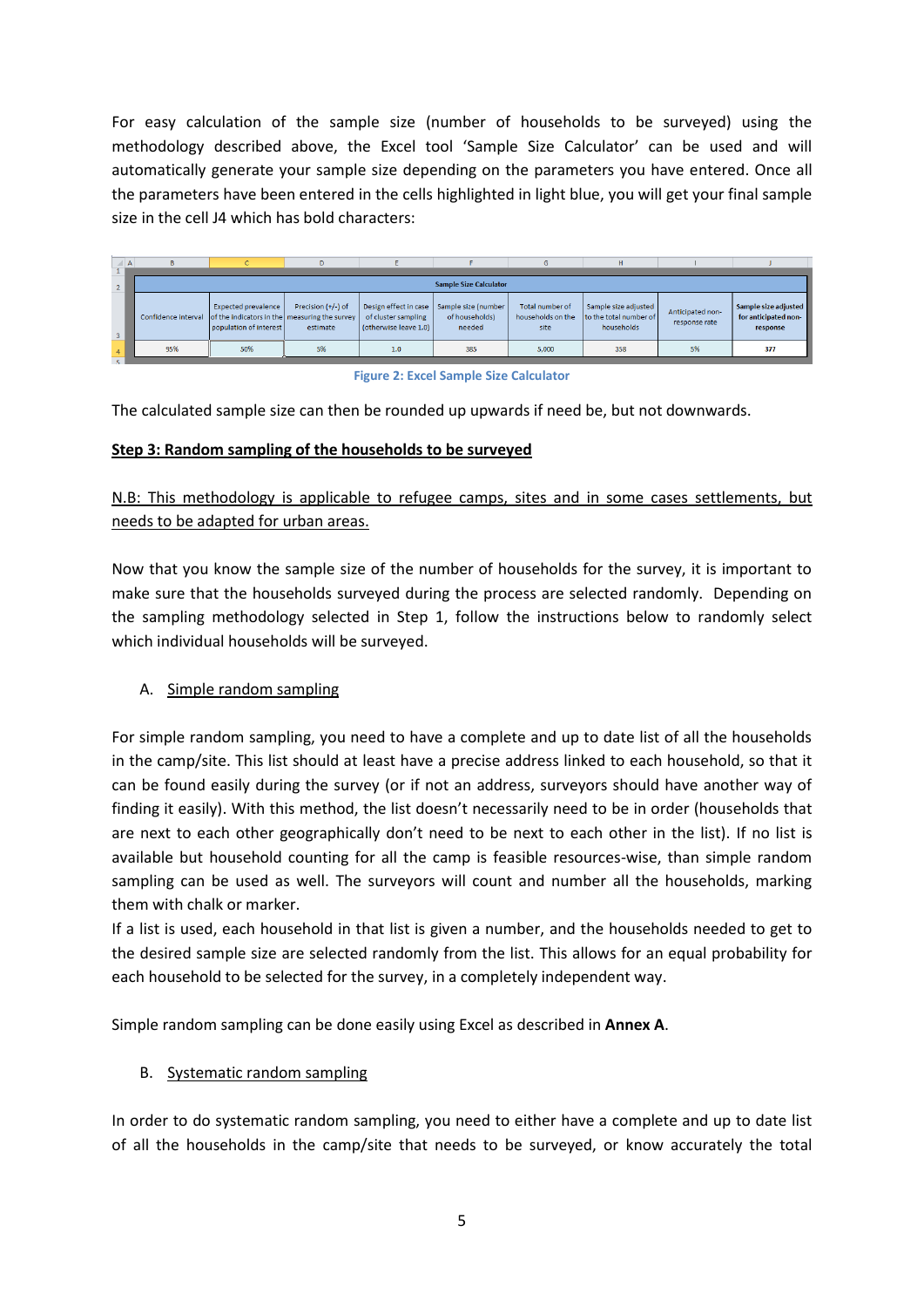number of households. A sample frame can also be obtained by using an up to date map of the camp, with sufficiently high definition to be able to single out households.

If you don't have a list and just know the total number of households, those households need to be well organized, for example in blocks or rows. .

First, the sampling step must be calculated using the following formula:

$$
k = \frac{N}{n_{fin}}
$$

With:

- k being the sampling step (or sampling interval)
- N being the site total number of households
- $n_{fin}$  being the adjusted sample size

The first household to be surveyed must be randomly selected between 1 and k. Then, to select the remaining houses to be surveyed, every k<sup>th</sup> household starting from the initial randomly selected household is selected (as k will likely not be an integer, each non-integer selected must be rounded up to the nearest integer).

It is important to beware of existing patterns concealed behind the skipping pattern as this could affect the randomness of the selection: for example, if every 10<sup>th</sup> household is selected and it turns out that in that specific camp every 10<sup>th</sup> household is at the corner of a neighbourhood, all households selected could be corner households and this would affect the randomness of the survey results as these households might have distinct specificities in the levels of WASH services they receive.

Like simple random sampling, systematic random sampling gives every household an equal chance of being selected. It is recommended to use this method whenever possible. In order to achieve that, one should try to get access to one of the following prior to a WASH KAP Survey:

- Up to date list of households in the site
- Up to date map of the site
- Counting of the households, marked with a number using chalk for field recognition

If your camp is organized by known groups or strata (e.g. geographically defined units such as camp areas or sectors where refugees are assigned to live) then you may wish to stratify your sample accordingly. This can be done both for simple and systematic random sampling, simply by apportioning the sample size to those sub-areas based on their respective numbers of households. For example, if you need a sample of 360 households and the camp is divided in two parts with 1200 and 2400 households, you would select respectively 120 and 240 households in those two parts. This is especially relevant when doing systematic random sampling without using a list, and just using the configuration of the camp. Surveyors will work in different areas, with sampling steps calculated for these areas based on their respective sample size and total household size.

Systematic random sampling with list can be done easily using Excel as described in **Annex B**.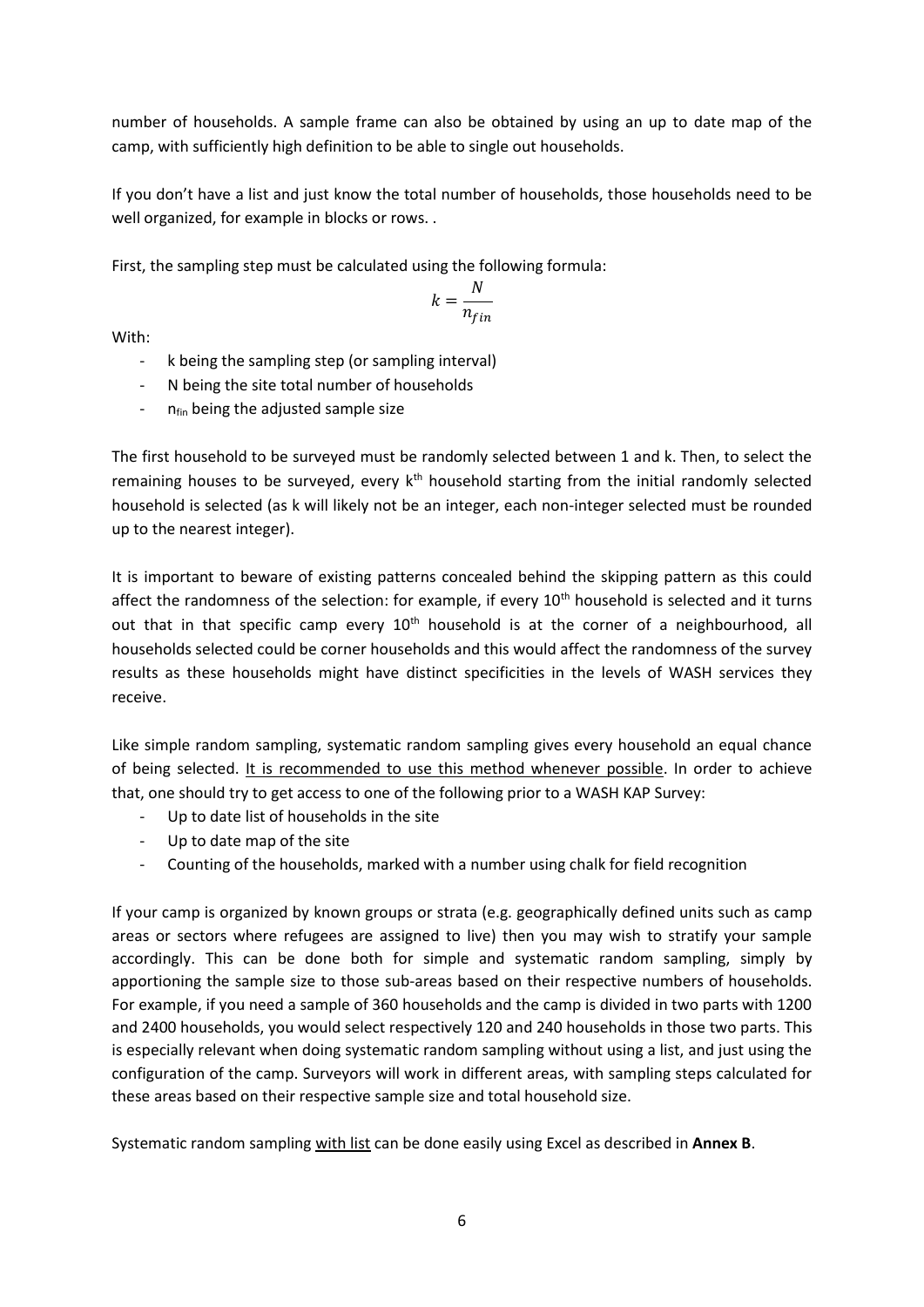### C. Two stage cluster sampling (Most likely option for a settlement)

In the case where it is impossible to gather a list of all the households, get an accurate total number of these households, or if the camp is very large and the population is dispersed, cluster sampling is the method that needs to be applied, as it only requires an estimate of the total number of households. With this method, rather than going to so many different locations to get one household each time, surveyors will go to fewer locations and conduct multiple surveys at each stop (cluster).

It is the most frequently used method of random sampling for surveys in the field. This method is done in 2 stages, described below. Those steps can appear to be cumbersome, but they are required to achieve a good randomness of the sample and therefore obtain valid results for the survey.

First of all, it is necessary to split the camp/site in known geographic areas or sectors that have known population figures. This is especially the case for large camps. If you don't have data on the population of the different areas the camp is split in, good estimates can be used. These areas should be large enough to have at least 7 households (this is further explained below). Areas should have clearly defined boundaries such that the survey team will be able to select households from an area and not the adjacent one.

The first stage is to equally allocate clusters within those areas (clusters are sub-areas where the interviews will be held). This is done by using probability proportional to population size method, so that every household in every area of the camp has an equal chance of being selected, whether it is a small sized or large sized area.

This technique needs the estimated cumulative number of households for all the areas to be calculated in a table. To each area a range will be allocated, which will be between the cumulative population sizes from the area just before on the list +1, up to the cumulative population size including that area. A cluster sampling interval is then calculated using the formula below:

$$
i=\frac{N}{c}
$$

With:

- i being the cluster sampling interval
- N being the total number of households (cumulated number for all the areas)
- c being the number of clusters needed

A random starting point is selected between 1 and i. This cluster will be allocated to the area for which the number of this starting point is situated in the range of cumulative household numbers of that area. The sampling interval will then be added to that starting point, allocating a second cluster, and that process is continued until all the clusters are allocated to areas. Some large areas might have multiple clusters allocated to them, while some smaller areas might have no clusters allocated at all.

Cluster allocation is further explained and can be done easily using Excel, as described in **Annex C**.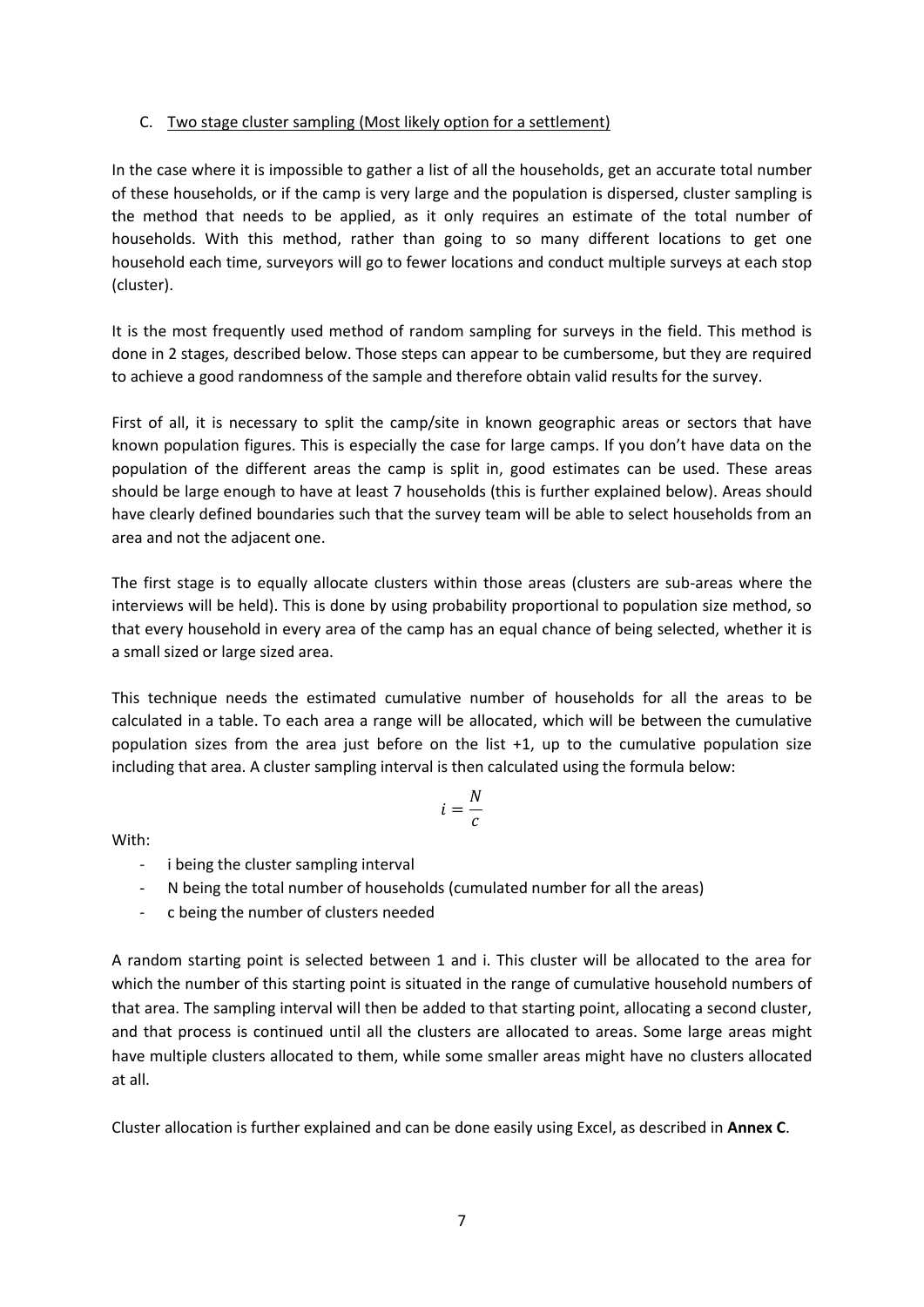Once all the clusters are allocated, the second stage is to randomly select the households within each cluster. The method of household selection described below is one of many. Other methods can be used as long as they guarantee equal chance of being selected to households in the clusters.

If one area was allocated one cluster, the number of households surveyed for this cluster will be selected randomly from all the households in that area. If multiple clusters were allocated to a single area, then that area will need to be segmented in the correspondent number of sub-areas, by using existing administrative sub-divisions or by using geographical features (roads, paths, rivers or riverbeds, hills, etc.). Any available map will help with that purpose. The number of households must be as equal as possible in each of these sub-areas. The surveys needed from each cluster will then be selected randomly from the households in the respective sub-area.

In case the number of sub-areas in a given area is larger than the number of clusters allocated to that area, then the sub-areas that will represent a cluster must be selected randomly from all the sub-areas in that area.

In order to select the households for a cluster, the surveyors must go to the centre of the sub-area represented by that cluster. They will spin a pen or a bottle on a flat surface on the ground, and then follow the direction indicated until the border of the sub-area, counting and numbering the households as they go. They will then sort randomly one of these households, and do the first interview there. They will then go to the second closest household for the second interview, then from that household select the second closest household for the third and so on (being careful not to go out of the limits of the sub-area, and not to interview twice the same household) until they have surveyed the 7 households required.

**Please note that using any of the 3 methods described in this manual, absent households must not be replaced by the closest available household. It must be marked, and given a second or third visit at different times/days, after what it can be recorded as non-respondent (this is taken into account in the adjustment of the sample size to anticipated non-response rate).**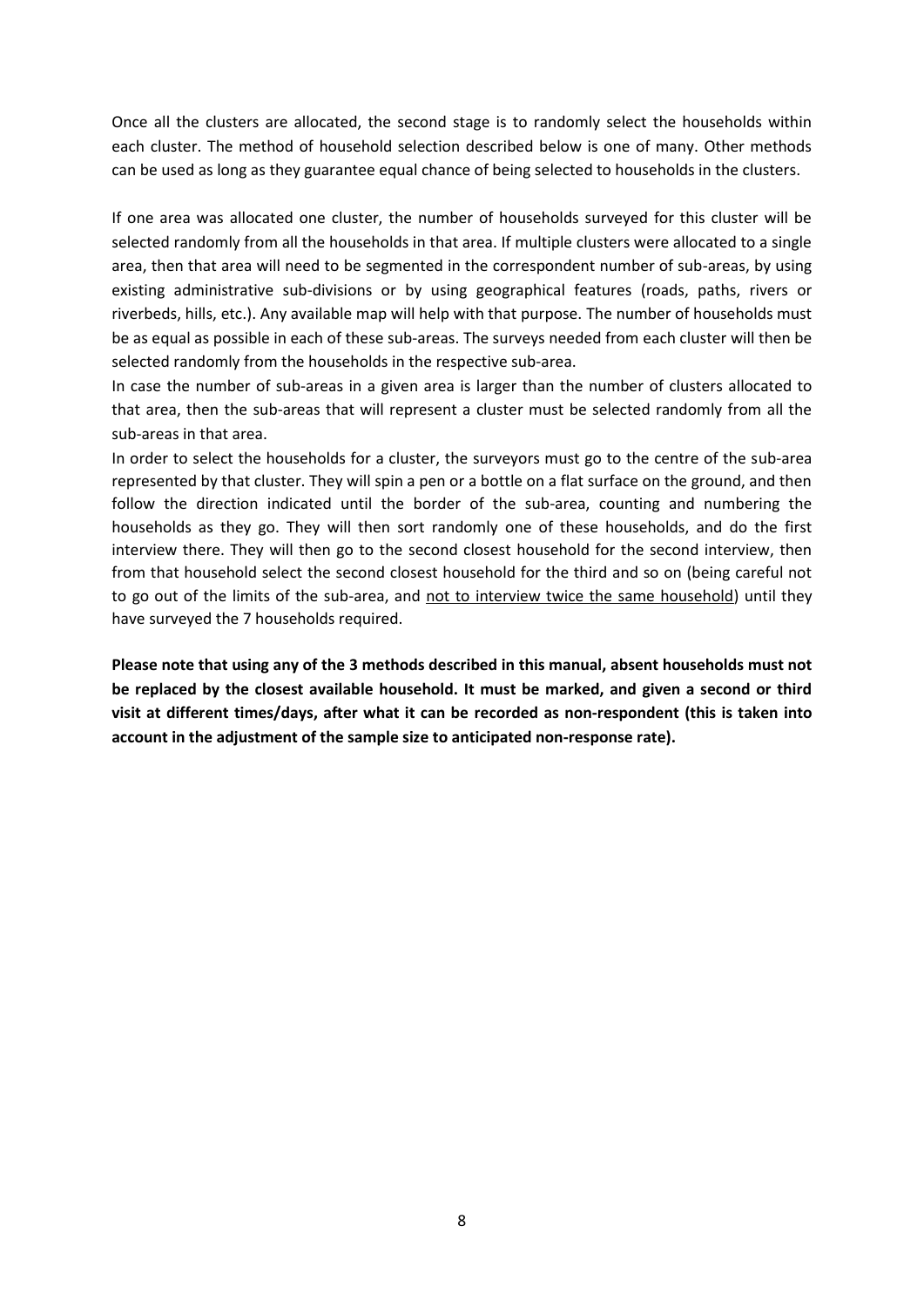#### **Annex A – Using Excel to do simple random sampling**

For simple random sampling, you need to have an up to date list of all the existing households. The first step is to allocate a number to every household, from 1 to N, N being the total number of households.

Open the Excel file '1c – Simple Random Sampling' in the sampling toolbox, and enable the macros by clicking on the "enable content" bottom as shown below:



Once you have done that, fill in the cell in light blue with the number of households in the camp. That is your total number of households N. The list of households will automatically appear in one column (B), and each household will be allocated a random number.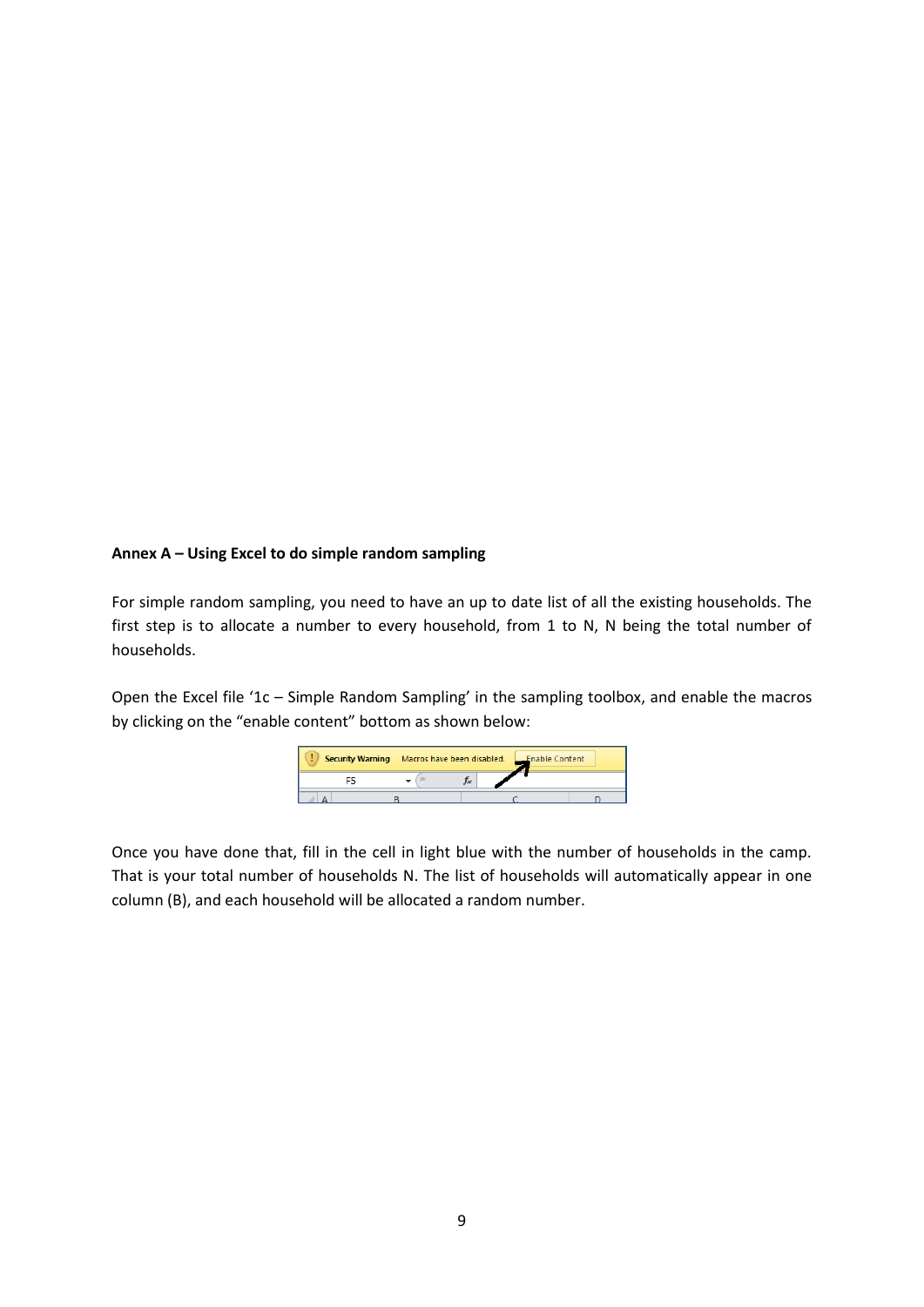| ◢  | A | B                                      | C                                                                | D | Ë                         | F    | G | H |             |
|----|---|----------------------------------------|------------------------------------------------------------------|---|---------------------------|------|---|---|-------------|
| 1  |   |                                        |                                                                  |   |                           |      |   |   |             |
| 2  |   |                                        | Simple random sampling - easy calculation of selected households |   |                           |      |   |   |             |
| 3  |   |                                        |                                                                  |   |                           |      |   |   |             |
| 4  |   | <b>Household details and selection</b> |                                                                  |   | <b>Survey details</b>     |      |   |   |             |
| 5  |   | Household number                       | Random number                                                    |   | Number of                 | 6850 |   |   |             |
| 6  |   |                                        | 0.206121673                                                      |   | households:               |      |   |   |             |
| 7  |   |                                        | 0.791033753                                                      |   | Sample size:              |      |   |   | 1. Enable t |
| 8  |   | 3                                      | 0.615965896                                                      |   |                           |      |   |   | worksheet   |
| 9  |   | 4                                      | 0.222833374                                                      |   |                           |      |   |   | 2. Enter th |
| 10 |   | 5                                      | 0.765892006                                                      |   |                           |      |   |   | 3. Click on |
| 11 |   | 6                                      | 0.592391334                                                      |   | Turn auto-calculation on  |      |   |   | 4. Sort the |
| 12 |   |                                        | 0.436923822                                                      |   |                           |      |   |   | to click on |
| 13 |   | 8                                      | 0.410952128                                                      |   | Turn auto-calculation off |      |   |   | 5. Enter th |
| 14 |   | 9                                      | 0.368342423                                                      |   |                           |      |   |   | dedicated   |
| 15 |   | 10                                     | 0.13875375                                                       |   |                           |      |   |   | 6. The nun  |
| 16 |   | 11                                     | 0.387100877                                                      |   |                           |      |   |   |             |
| 17 |   | 12                                     | 0.962385542                                                      |   |                           |      |   |   |             |
| 18 |   | 13                                     | 0.79656453                                                       |   |                           |      |   |   |             |
| 19 |   | 14                                     | 0.737604923                                                      |   |                           |      |   |   |             |
| 20 |   | 15                                     | 0.701177344                                                      |   |                           |      |   |   |             |
| 21 |   | 16                                     | 0.588792672                                                      |   |                           |      |   |   |             |
| 22 |   | 17                                     | 0.915104319                                                      |   |                           |      |   |   |             |
| 23 |   | 18                                     | 0.623595648                                                      |   |                           |      |   |   |             |
| 24 |   | 19                                     | 0.93754151                                                       |   |                           |      |   |   |             |
| 25 |   | 20 <sub>0</sub>                        | 0.346729674                                                      |   |                           |      |   |   |             |

**Figure 3: Production of random numbers**

As random numbers are recalculated every time the worksheet changes (basically every time you use a command on the worksheet) it is important to freeze them by clicking on the "Turn autocalculation off" button in the worksheet.

To reorganize randomly your list of households, it must be sorted by random number from the largest to the smallest. In order to do so, select the first two random numbers from the list, rightclick and click on 'Sort' and 'Sort Largest to Smallest'. A box will appear, click on 'Expand the selection' (see figure below).

| ⊿        | $\overline{A}$ | B                                                                | Ċ                           | D                                                       | E                                                 |               | F                              | G                              | H |             |  |
|----------|----------------|------------------------------------------------------------------|-----------------------------|---------------------------------------------------------|---------------------------------------------------|---------------|--------------------------------|--------------------------------|---|-------------|--|
| 1        |                |                                                                  |                             |                                                         |                                                   |               |                                |                                |   |             |  |
| 2        |                | Simple random sampling - easy calculation of selected households |                             |                                                         |                                                   |               |                                |                                |   |             |  |
| 3        |                |                                                                  |                             |                                                         |                                                   |               |                                |                                |   |             |  |
| 4        |                | <b>Household details and selection</b>                           | Calibri                     | $-11$                                                   | $\mathbf{A} \times \mathbf{A}$                    |               | $-3.4$                         |                                |   |             |  |
| 5        |                | Household number                                                 | Random numb<br>$\mathbf{R}$ | $\mathbf{A} \cdot \mathbf{A}$<br>亖<br>$\overline{I}$    | $\Box$ $\sim$ $\frac{4.0}{0.0}$ $\frac{.08}{0.0}$ | ক             | 50                             |                                |   |             |  |
| 6        |                |                                                                  | 0.206121073                 |                                                         | nousenoius.                                       |               |                                |                                |   |             |  |
| 7        |                | 2                                                                | 0.7910<br>Ж                 | Cut                                                     |                                                   | te:           |                                |                                |   | 1. Enable:  |  |
| 8        |                |                                                                  | 0.6159<br>h                 | Copy                                                    |                                                   |               |                                |                                |   | workshee    |  |
| 9        |                |                                                                  | 0.2228<br>r.                | <b>Paste Options:</b>                                   |                                                   |               |                                |                                |   | 2. Enter th |  |
| 10       |                | 5                                                                | 0.7658                      | ė                                                       |                                                   |               |                                |                                |   | 3. Click on |  |
| 11       |                | 6                                                                | 0.59239                     |                                                         |                                                   |               | uto-calculation on             |                                |   | 4. Sort the |  |
| 12       |                |                                                                  | 0.4369                      | Paste Special                                           |                                                   |               |                                |                                |   | to click on |  |
| 13       |                | 8                                                                | 0.4109                      | Insert                                                  |                                                   |               | uto-calculation off            |                                |   | 5. Enter th |  |
| 14       |                | 9                                                                | 0.36834                     | Delete                                                  |                                                   |               |                                |                                |   | dedicated   |  |
| 15       |                | 10                                                               | 0.138                       | <b>Clear Contents</b>                                   |                                                   |               |                                |                                |   | 6. The nun  |  |
| 16       |                | 11                                                               | 0.3871                      | Filter                                                  |                                                   |               |                                |                                |   |             |  |
| 17       |                | 12                                                               | 0.9623                      | Sort                                                    | k                                                 | $\frac{A}{Z}$ |                                |                                |   |             |  |
| 18       |                | 13                                                               | 0.796                       |                                                         |                                                   |               |                                | Sort Smallest to Largest       |   |             |  |
| 19       |                | 14                                                               | 0.73760                     | <b>Insert Comment</b>                                   |                                                   | $\frac{Z}{A}$ |                                | Sort Largest to Smallest       |   |             |  |
| 20       |                | 15<br>16                                                         | 0.7011<br>合<br>0.5887       | Format Cells<br>Pick From Drop-down List<br>Define Name |                                                   |               | Put Selected Cell Color On Top |                                |   |             |  |
| 21<br>22 |                | 17                                                               | 0.9151                      |                                                         |                                                   |               |                                | Put Selected Font Color On Top |   |             |  |
| 23       |                | 18                                                               | 0.6235!                     |                                                         |                                                   |               | Put Selected Cell Icon On Top  |                                |   |             |  |
| 24       |                | 19                                                               | 0.937                       | Hyperlink                                               |                                                   | 开             | Custom Sort                    |                                |   |             |  |
| ה כ      |                | 20 <sub>0</sub>                                                  | <b>0.246729674</b>          |                                                         |                                                   |               |                                |                                |   |             |  |

| 임<br>Sort Warning                                                                                                   |
|---------------------------------------------------------------------------------------------------------------------|
| Microsoft Excel found data next to your selection. Since you have not<br>selected this data, it will not be sorted. |
| What do you want to do?                                                                                             |
| Expand the selection                                                                                                |
| © Continue with the current selection                                                                               |
| Cancel<br>Sort                                                                                                      |
|                                                                                                                     |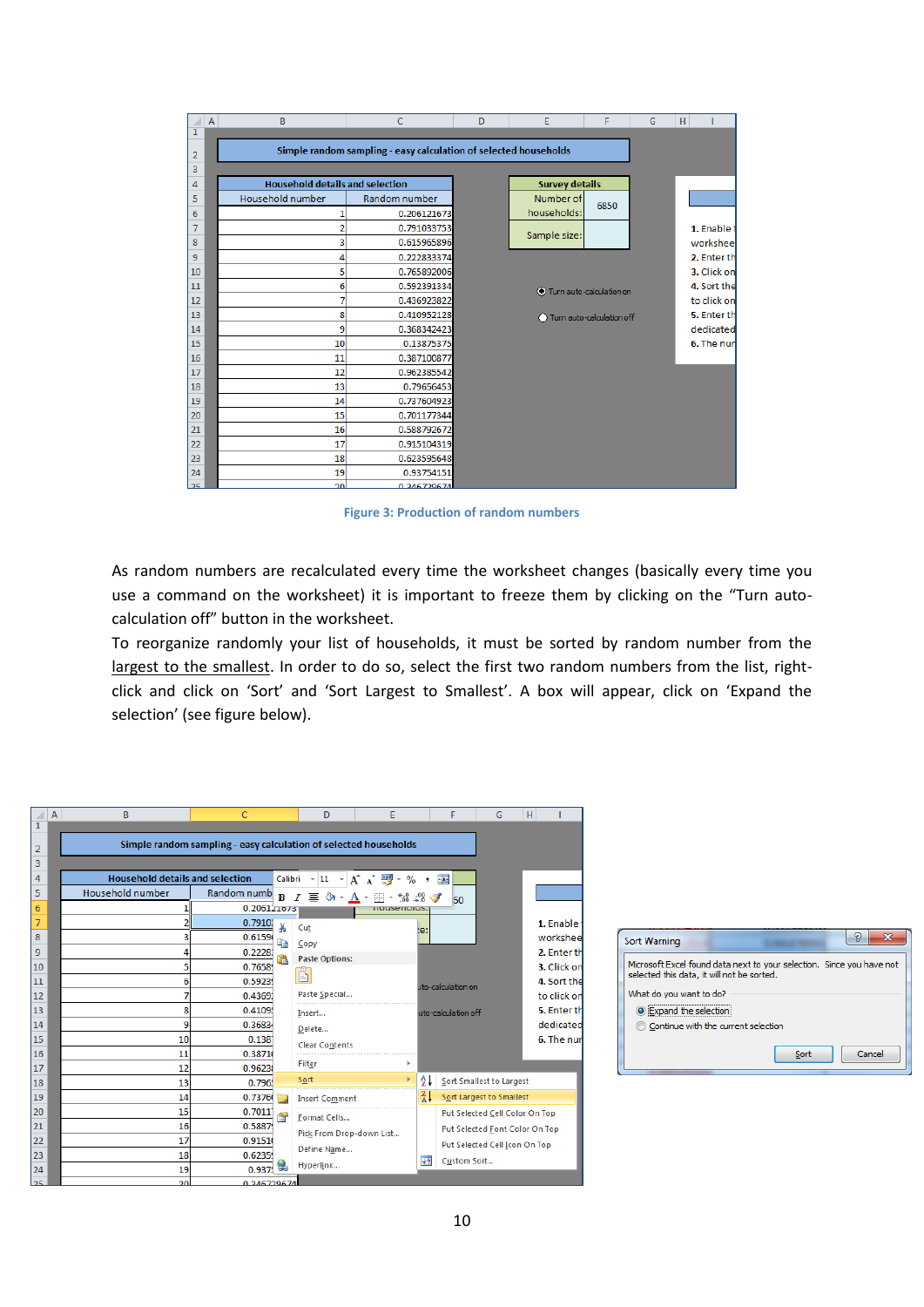#### **Figure 4: Sorting the random numbers**

Now your households are randomly reorganized. In order to highlight the numbers of the households selected for the survey, you can enter the sample size in the second light blue cell. This will highlight in purple the households selected for the survey (that will be the first  $n_{fin}$  households of the sorted list ( $n_{fin}$  being the adjusted sample size).

|                | A | B                                                                | $\mathsf{C}$  | D | E                         | F    | G | H |             |
|----------------|---|------------------------------------------------------------------|---------------|---|---------------------------|------|---|---|-------------|
| $\overline{1}$ |   |                                                                  |               |   |                           |      |   |   |             |
| $\overline{2}$ |   | Simple random sampling - easy calculation of selected households |               |   |                           |      |   |   |             |
| 3              |   |                                                                  |               |   |                           |      |   |   |             |
| 4              |   | <b>Household details and selection</b>                           |               |   | <b>Survey details</b>     |      |   |   |             |
| 5              |   | Household number                                                 | Random number |   | Number of                 | 6850 |   |   |             |
| 6              |   | 5887                                                             | 0.99983192    |   | households:               |      |   |   |             |
| $\overline{7}$ |   | 236                                                              | 0.999667438   |   | Sample size:              | 360  |   |   | 1. Enable t |
| 8              |   | 2905                                                             | 0.999604994   |   |                           |      |   |   | worksheel   |
| 9              |   | 1272                                                             | 0.999478961   |   |                           |      |   |   | 2. Enter th |
| 10             |   | 6501                                                             | 0.998956505   |   |                           |      |   |   | 3. Click on |
| 11             |   | 1916                                                             | 0.998789517   |   | Turn auto-calculation on  |      |   |   | 4. Sort the |
| 12             |   | 6355                                                             | 0.998698059   |   |                           |      |   |   | to click on |
| 13             |   | 6482                                                             | 0.998616526   |   | Turn auto-calculation off |      |   |   | 5. Enter th |
| 14             |   | 1881                                                             | 0.998532599   |   |                           |      |   |   | dedicated   |
| 15             |   | 5905                                                             | 0.998351751   |   |                           |      |   |   | 6. The nun  |
| 16             |   | 3814                                                             | 0.99815295    |   |                           |      |   |   |             |
| 17             |   | 3038                                                             | 0.998087023   |   |                           |      |   |   |             |
| 18             |   | 725                                                              | 0.99801312    |   |                           |      |   |   |             |
| 19             |   | 954                                                              | 0.997999557   |   |                           |      |   |   |             |
| 20             |   | 5162                                                             | 0.997434399   |   |                           |      |   |   |             |
| 21             |   | 1062                                                             | 0.997130629   |   |                           |      |   |   |             |
| 22             |   | 2999                                                             | 0.9969987     |   |                           |      |   |   |             |
| 23             |   | 24                                                               | 0.996894968   |   |                           |      |   |   |             |
| 24             |   | 5762                                                             | 0.996793315   |   |                           |      |   |   |             |
| 25.            |   | <b>GOOA</b>                                                      | 0.006704277   |   |                           |      |   |   |             |

**Figure 5: Highlighting the selected households**

#### **Annex B – Using Excel to do systematic random sampling with list**

You need to have an orderly list of all the households (or numbers of all the households) so that the numbers produced by Excel can be linked easily to households. This means that like for simple random sampling, each of the household is allocated a number between 1 and N (N being the total number of households) in an orderly manner.

Open the Excel file '1d – Systematic Random Sampling' in the sampling toolbox, and enable the macros by clicking on the "enable content" bottom as shown below:



The two cells highlighted in light blue must then be filled: total number of households (N) and the sample size (n) that you have calculated for this survey. The sampling step and a random starting